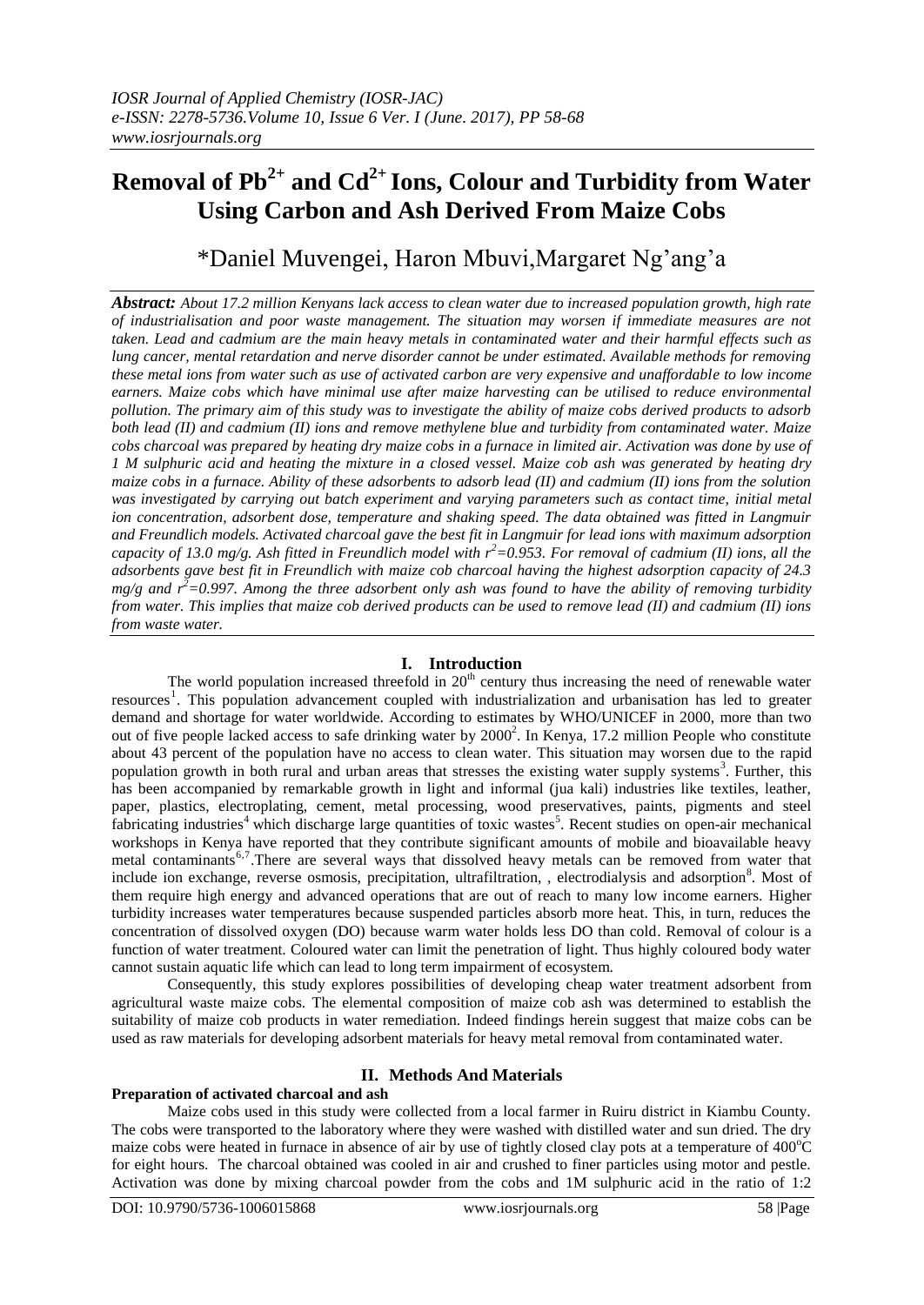respectively (density of the acid 1.98  $g/cm<sup>3</sup>$ ) followed by heating in absence of air in the furnace at a temperature of  $350^{\circ}$ C for six hours. Ash from maize cobs was made by heating dry maize cobs in a furnace at a temperature of 400  $^{\circ}$ C in presence of air. The chemical composition of the ash obtained was determined by X ray diffraction method. The adsorption studies for lead and cadmium were done using non-activated charcoal, activated charcoal and ash.



Maize cob charcoal



Activated maizecob Charcoal

# **Preparation of standard and test solution of Pb2+ and Cd2+ ions**

1.5990g of analytical grade lead nitrates was dissolved in 200mL of distilled water. The resulting solution was diluted to 1000mL mark using distilled water. This was the 1000ppm stock solutions of lead. Standard solutions of 2, 4, 6, 8 and10 ppm were prepared by successive dilution of the stock solution. Cadmium nitrate was prepared in the same way by measuring 2.745g of cadmium nitrate.

## **Instrumentation**

The  $Pb^{2+}$  and Cd<sup>2+</sup> ion concentrations in the various solutions were determined using atomic absorption spectrophotometer model AAS 4141, ECIL, India at wavelength 283.3nm for lead and 228.9nm for cadmium in flame mode using air-acetylene flame. The pH meter, model PHEP, Hanna instrument, Italy, was used in this study at a pH of 7 which was adjusted using a buffer of 7 and a temperature of 22.7<sup>o</sup>C. All concentrations were determined in triplicates. A standard and blank sample was run after every seven samples to check instrumental drift. Calibration curve method was used to quantify the heavy metal concentration. Turbidity of water was determined using Turbidimeter, model 2100P (HACH) while colour was determined by U.V spectrophotometer, model C $\equiv$ 2041, 2000 series at wavelength 601.0 nm.

## **Batch experiments**

A temperature-controlled water-bath shaker (DKZ-1 NO.1007827) was used for the batch adsorption experiments. The experiments were performed at the same shaking speed. For each experimental run, 50mL aqueous solution of known concentrations of  $Pb^{2+}$  and  $Cd^{2+}$ ionswere put in 120mL plastic bottles that contained known masses of maize cob charcoal(MC),activated maize cob charcoal(AMC) and Ash. These bottles were agitated at a constant shaking rate of 360 rpm and temperature of 25ºC for 120 minutes, centrifuged and filtered. The concentration of  $Pb^{2+}$  and  $Cd^{2+}$ ions in the filtrates obtained were measured using flame atomic adsorption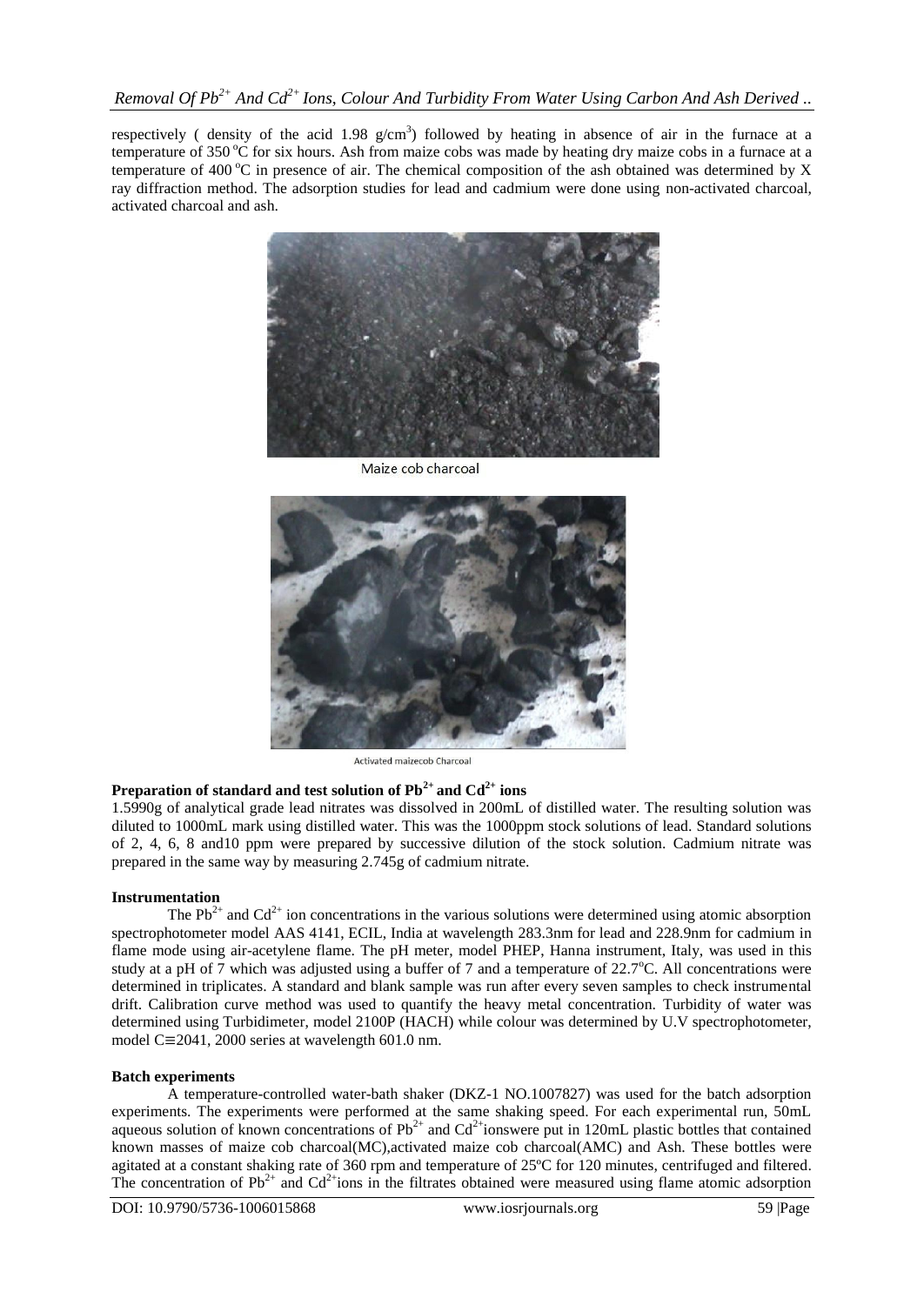spectrometry. The amount of  $Cd^{2+}$ and Pb<sup>2+</sup>ions adsorbed per unit mass of adsorbent and the percentage of Pb<sup>2+</sup> and  $Cd<sup>2+</sup>ions removed were calculated using equations 1 and 2 respectively$ 

qe 
$$
=\frac{(Co - Ce)}{m}V
$$
 \n... \nEquation 1  
\nR =  $100\frac{Co - Ce}{co}$  \n... \nEquation 2  
\nWhere,

 $qe =$  Amount of Pb<sup>2+</sup> or Cd<sup>2+</sup>ions adsorbed per unit mass of adsorbent at equilibrium.

*Co =* Initial concentration of sorbate*.*

*Ce* = Concentration of sorbate at equilibrium.

 $m =$  mass of sorbate (atomic mass).

 $V =$  volume of solution,

 $R =$  percentage removal

## **Effect of the various parameters on the percentage of**  $Pb^{2+}$  **and**  $Cd^{2+}$  **ions adsorbed**

The effects of various parameters (adsorbent dose, contact time, initial concentrations, pH and temperature) on the percentage of  $Pb^{2+}$  and  $Cd^{2+}$  ions adsorbed were investigated by varying one parameter while keeping all the others constant. For  $Pb^{2+}$  and  $Cd^{2+}$ , the effect of initial concentrations were investigated by varying initial concentration from 5 to 25 ppm i.e. 5, 10, 15 ppm, 20 and 25 at same conditions of: 0.2g adsorbent, 25°C, 2Hrs, 240rpm and PH7. The effect of the adsorbent dosage was investigated at varying doses of 0.1, 0.2, 0.3, 0.4 and 0.5g at same conditions of: 10ppm,  $25^{\circ}$ C,  $2Hrs$ ,  $240$ rpm and PH7.. The effect of contact time was investigated by varying contact time from 1 to 14400min at same conditions of: 10ppm, 0.2g adsorbent, 25<sup>o</sup>C, 240rpm and PH7.. The effect of shaking speed was investigated by varying agitation speed from 0 to 360rpm at same conditions of 0.2g adsorbent,  $25^{\circ}$ C, 10 ppm, 2Hrs and PH7.

#### **Removal of colour**

To investigate removal of colour by the three adsorbents, methylene blue was used to add colour in water. 1 g of methylene blue was dissolved in one litre of distilled water to make 1000 ppm of solution from which working solutions of 5, 10, 15, 20 and 25 ppm were prepared by dilution. To 100 mL of the solution 0.2 g of the adsorbent was added. The mixture was shaken for two hours at constant shaking speed after which it was centrifuged and filtered. The intensity of methylene blue colour remaining in solution was measured using UV visible spectroscopy.

#### **Removal of turbidity**

To investigate turbidity removal from water, 20 g of red soil was added to 1000 mL of distilled water, stirred for about 10 minutes and allowed to settle. The mixture was then filtered and turbidity of the water measured using turbidity meter. Five water samples of 100 mL each were put in different bottles. Different adsorbent dose of 0.1, 0.2, 0.3, 0.4 and 0.5 g were added to water samples which were then shaken at constant speed for two hours. The mixture was filtered and turbidity of filtrate measured. This was done for all the three adsorbents.

## **Elemental Composition of Ash**

#### **III. Results And Discussion**

The percentage composition of major elements in maize cob ash was analysed by use of X- ray fluorescence (XRF). Table 1 shows percentage composition of elements present.

| <b>Table 1:</b> Elemental composition of ash |                  |                |                |     |                     |             |                  |     |                                |      |      |
|----------------------------------------------|------------------|----------------|----------------|-----|---------------------|-------------|------------------|-----|--------------------------------|------|------|
| oxide                                        | SiO <sub>2</sub> | $P_2O_5$       | $\sim$<br>- SU | Cl  | T.<br>K2U           | CaO         | TiO <sub>2</sub> | MnO | Fe <sub>2</sub> O <sub>3</sub> | ZnC  | PbO  |
| $\%$                                         | …                | $\sim$<br>د. ک | 4.8            | 0.1 | $\epsilon$<br>0/1.1 | $\sim$<br>. | 0.07             | 0.1 | 1.0                            | 0.49 | 0.08 |

Table 1 shows different oxide present in maize cob ash. As shown, the major elements (oxides) found in maize cob ash were K<sub>2</sub>O, SiO<sub>2</sub>, Cl, SO<sub>3</sub>, CaO, P<sub>2</sub>O<sub>5</sub> and Fe<sub>2</sub>O<sub>3</sub> at percentages of 67.1, 15, 6.1, 4.8, 3.1, 2.3 and 1.0 respectively. ZnO and MnO were found in small amounts of 0.49 and 0.1 respectively while PbO and TiO<sup>2</sup> were detected at even smaller percentages of 0.08 and 0.07 respectively. This indicates that no toxic elements other than PbO are present in the ash. The low level of PbO at 0.08% coupled with its insolubility in water shows that the ash is safe for use in water treatment.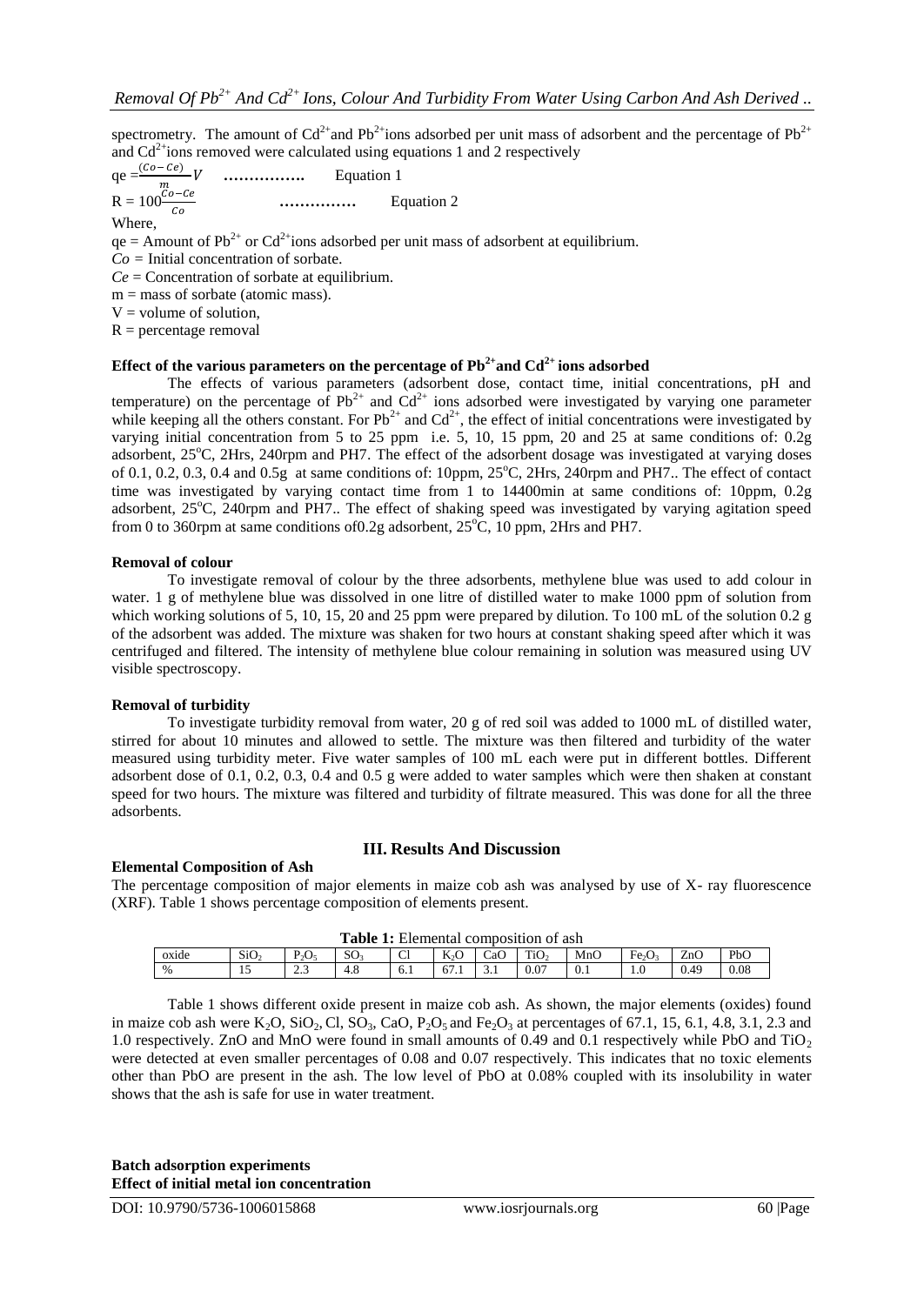The percentages of  $Pb^{2+}$  ions adsorbed by ash, charcoal and activated charcoal from maize cobs were significantly influenced by the initial concentrations of  $Pb^{2+}$  ions in aqueous solutions. The initial concentrations of Pb<sup>2+</sup> were varied from 5 to 200 mg/L while maintaining the adsorbent dosage at 0.2 g. Figure 1 shows the effect of initial concentration on percentage removal of  $Pb^{2+}$  ions. The percentage removal of  $Pb^{2+}$  decreased from100 % for 5ppm to 68 % for 200mg/L at a contact time of 2 hrs and adsorption temperature of 25 ºC when 0.2 g of maize cobs charcoal, (MC) was used. Decrease in percentage removal using MC adsorbent suggested that amount of  $Pb^{2+}$  ions surpassed the fixed number of available active sites. The trend was different for activated maize cobs charcoal (AMC) and Ash since the percentage removal increased with increase in concentration then a decrease. At 5 mg/L the percentage removal was 40 percent which increased to 98 % at 25 mg/L the percentage removal then decreased up to 20 % at 200 mg/L. This could have been caused by saturation of the pores at low (high) concentrations. The percentage removal by ash increased from 16 % at 5 ppm to 65 % at 20 ppm then decreased to 30% at 200 ppm. Saturation of the adsorbent pores could have led to decrease in percentage removal.



**Fig 1:** Effect of initial metal concentration on percentage removal of lead (II) ions (0.2g, 25<sup>o</sup>C, 2Hrs, 240rpm and PH7)

The effects of percentage removal of  $Cd^{2+}$  ions at various initial concentrations are presented in figure 2. Both AMC and Ash adsorbents showed a similar trend, a general increase in percentage removal as initial concentrations were increased, MC showed percentage removal decrease as the initial concentration was increased. The percentage removal efficiencies of ash and activated maize cobs increased from 5 to 92 %, and 22 to 92 % respectively as initial concentration was varied from 5 to 200 ppm for maize cob charcoal the percentage removal decreased from 100 to 78%. The percentage removal beyond initial concentration of 20 mg/l for MC adsorbents started to decrease, suggesting saturation of the finite active sites on adsorbent surface with the metal ions.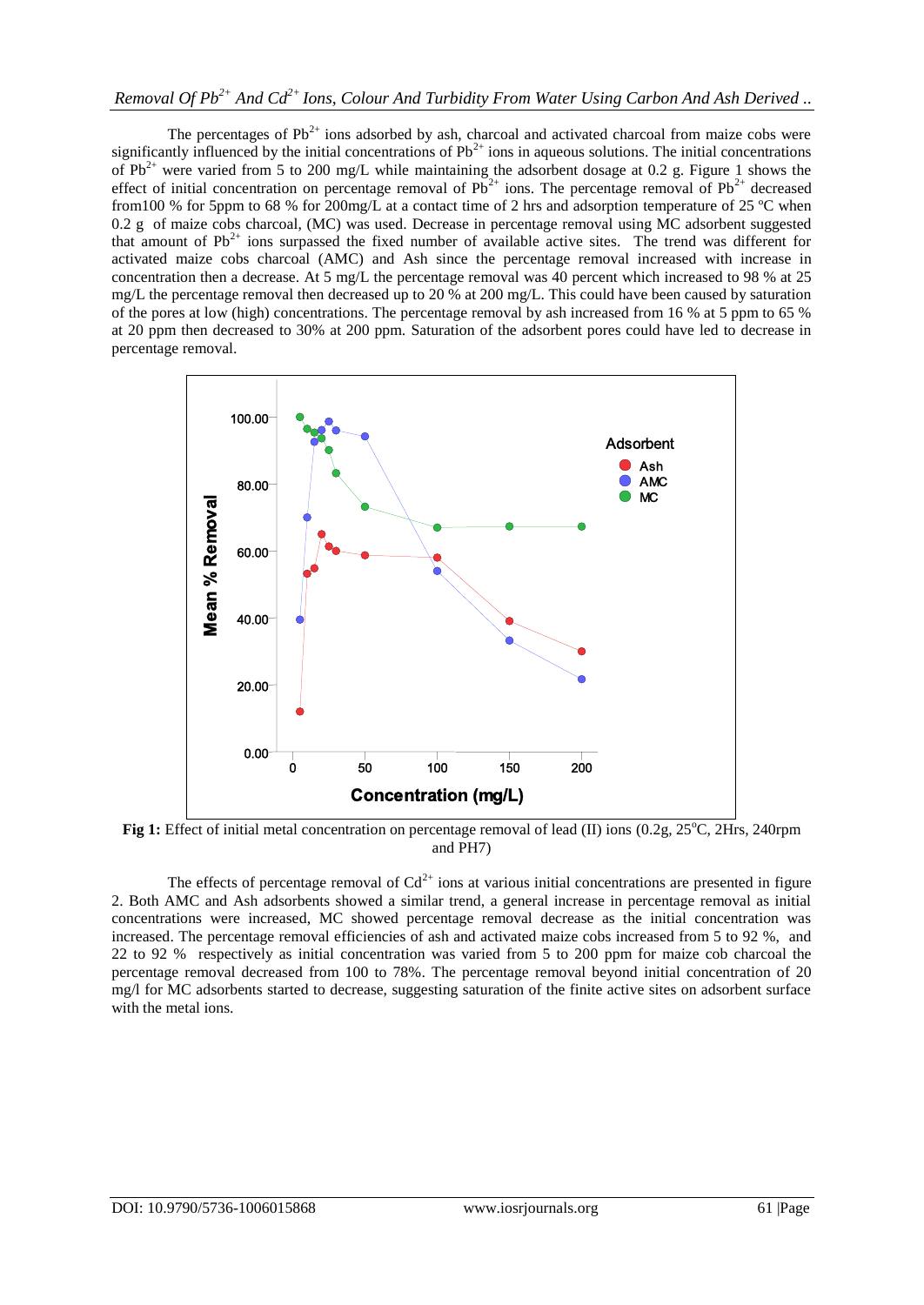

**Fig 2:** Effect of initial metal ion concentration on percentage removal of cadmium (II) ions (0.2g, 25<sup>o</sup>C, 2Hrs, 240rpm and PH7)

# **Effect of contact time**

Experiments were conducted by, varying contact time from 1 to 1440 min while maintaining all other experimental conditions same (0.2 g of the adsorbent, 10ppm of  $Pb^{2+}$  and  $Cd^{2+}$ , temperature of 25<sup>o</sup>C, shaking speed 240 rpm and pH 7). The results obtained are shown in table 2. As shown the three adsorbents gave the similar trend. The percentage removal of  $Pb^{2+}$  ions increased as contact time was increased until a plateau was reached at 150 min for all adsorbents. One sample in each case was shaken upto 1440 min in order to get maximum adsorption capacity for the adsorbents Activated maize cob charcoal gave the highest percentage removal after 150 min compared to the other adsorbents. The percentage removal efficiency for AMC at equilibrium time (150 min) was 79.89 % while that of ash was 77 % and MC was 68 % at the same shaking speed and constant adsorbent dose of 0.2g. At the equilibrium time for both adsorbents no more adsorption could take place due to rates of adsorption being equal to the rate of desorption.

| pH7        |                            |                       |                          |  |  |  |  |  |
|------------|----------------------------|-----------------------|--------------------------|--|--|--|--|--|
| Adsorbent  | AMC                        | МC                    | ASH                      |  |  |  |  |  |
| Time(mins) | Mean<br>$%$ removal $+$ SE | Mean<br>% removal+ SE | Mean<br>$%$ removal + SE |  |  |  |  |  |
| 30         | $55.95 \pm 0.01$           | $43.20+0.00$          | $67.26 \pm 0.67$         |  |  |  |  |  |
| 60         | $70.83 \pm 0.06$           | $62.60 \pm 0.00$      | $71.06 \pm 1.33$         |  |  |  |  |  |
| 90         | $75.61 \pm 0.00$           | $69.09 \pm 0.02$      | $73.21 \pm 1.33$         |  |  |  |  |  |
| 120        | $78.07 \pm 0.00$           | $72.31 \pm 0.00$      | $75.95 \pm 0.33$         |  |  |  |  |  |
| 150        | $79.52 \pm 0.01$           | $74.24 \pm 0.07$      | $77.60 \pm 0.67$         |  |  |  |  |  |
| 1440       | $79.71 \pm 0.11$           | $74.36 \pm 0.04$      | $77.91 \pm 1.20$         |  |  |  |  |  |

| <b>Table 2:</b> Effect of contact time on the percentage removal of lead (II) ions $(0.2g, 25^{\circ}C, 10ppm, 240rpm$ and |  |  |  |
|----------------------------------------------------------------------------------------------------------------------------|--|--|--|
|----------------------------------------------------------------------------------------------------------------------------|--|--|--|

The variation of contact time on percentage of adsorbed cadmium (II) ions showed a similar trend for the three adsorbents as shown in table 3. The percentage removal increased with increase in contact time.. Ash gave the highest percentage removal for cadmium ions at the equilibrium time (86 percent) followed by AMC which gave a percentage of 69 and MC gave 60 %. The trend observed for both cadmium and lead is in agreement with findings of Ho and Mckay  $(1998)^9$ . The nature of the adsorbent and its available sorption sites affected the time needed to reach equilibrium. This may be explained by the fact that initially a large number of vacant sites were available and as the adsorption process continued, much of the available sites were used up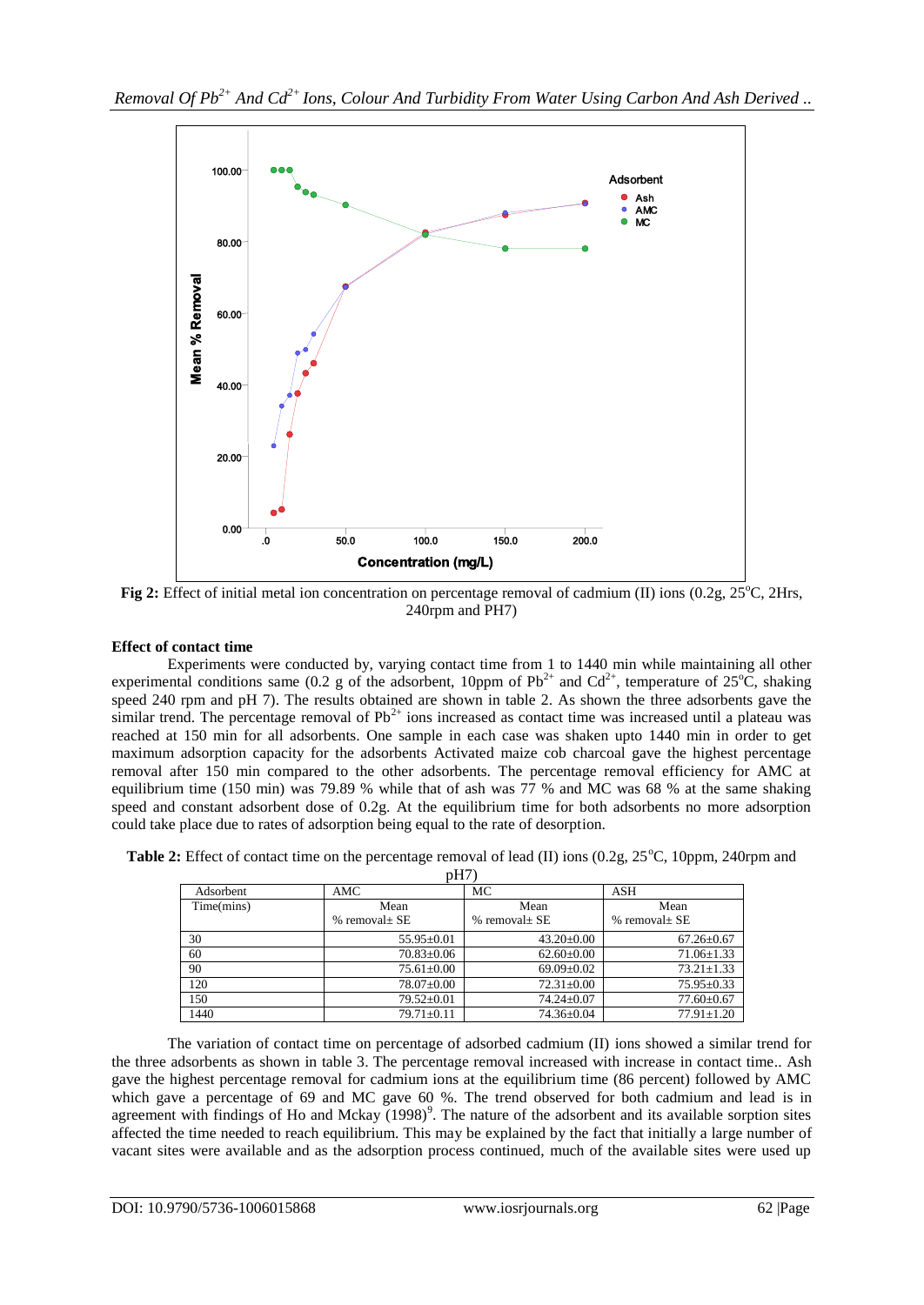which slowed the process down later due to exhaustion of remaining surface sites and repulsive forces developed between solute molecules and bulk phase $^{10}$ .

| Table 3: Effect of contact time on percentage removal of cadmium (II) ions(0.2g, 25°C, 10ppm, 240rpm and |  |  |
|----------------------------------------------------------------------------------------------------------|--|--|

| $pH=7$     |                    |                    |                    |  |  |  |  |  |
|------------|--------------------|--------------------|--------------------|--|--|--|--|--|
| Adsorbents | AMC                | МC                 | ASH                |  |  |  |  |  |
| Time(mins) | Mean               | Mean               | Mean               |  |  |  |  |  |
|            | % removal $\pm$ SE | % removal $\pm$ SE | % removal $\pm$ SE |  |  |  |  |  |
| 30         | $58.68 \pm 1.66$   | $60.01 \pm 0.22$   | $84.31 \pm 0.53$   |  |  |  |  |  |
| 60         | $63.07 \pm 1.78$   | $60.54 \pm 0.23$   | $86.25 \pm 0.54$   |  |  |  |  |  |
| 90         | $64.30 \pm 1.82$   | $60.68 \pm 0.21$   | $86.91 \pm 0.55$   |  |  |  |  |  |
| 120        | $66.34 \pm 1.88$   | $60.93 \pm 0.23$   | $87.24 \pm 0.55$   |  |  |  |  |  |
| 150        | $70.43 \pm 1.99$   | $61.41 \pm 0.22$   | $87.44 \pm 0.55$   |  |  |  |  |  |
| 1440       | $70.42 \pm 1.99$   | $61.52 \pm 0.23$   | $88.15 \pm 0.55$   |  |  |  |  |  |

#### **Effect of dosage on percentage removal of metal ions**

Batch experiments were conducted with the adsorbent dose of 0.1, 0.2, 0.3, 0.4 and 0.5 g per 50



**Figure 3:** Effect of adsorbent dose on percentage removal of lead (II) ions (25<sup>o</sup>C, 10 mg/L, 2Hrs, 240 rpm and pH 7)

mL of test solution(10 mg/L). When the adsorbent dose increased, the percentage removal of metal ions also increased as shown in Fig 3. Adsorption of lead ions increased due to increase in number of binding sites as the adsorbent dose increased. Ash recorded the highest percentage removal of about 62 % at a dose of 0.4 g followed by AMC which gave 52 % at a dose of 0.4 g while MC gave its highest percentage of 46 % at a dose of 0.3 g.

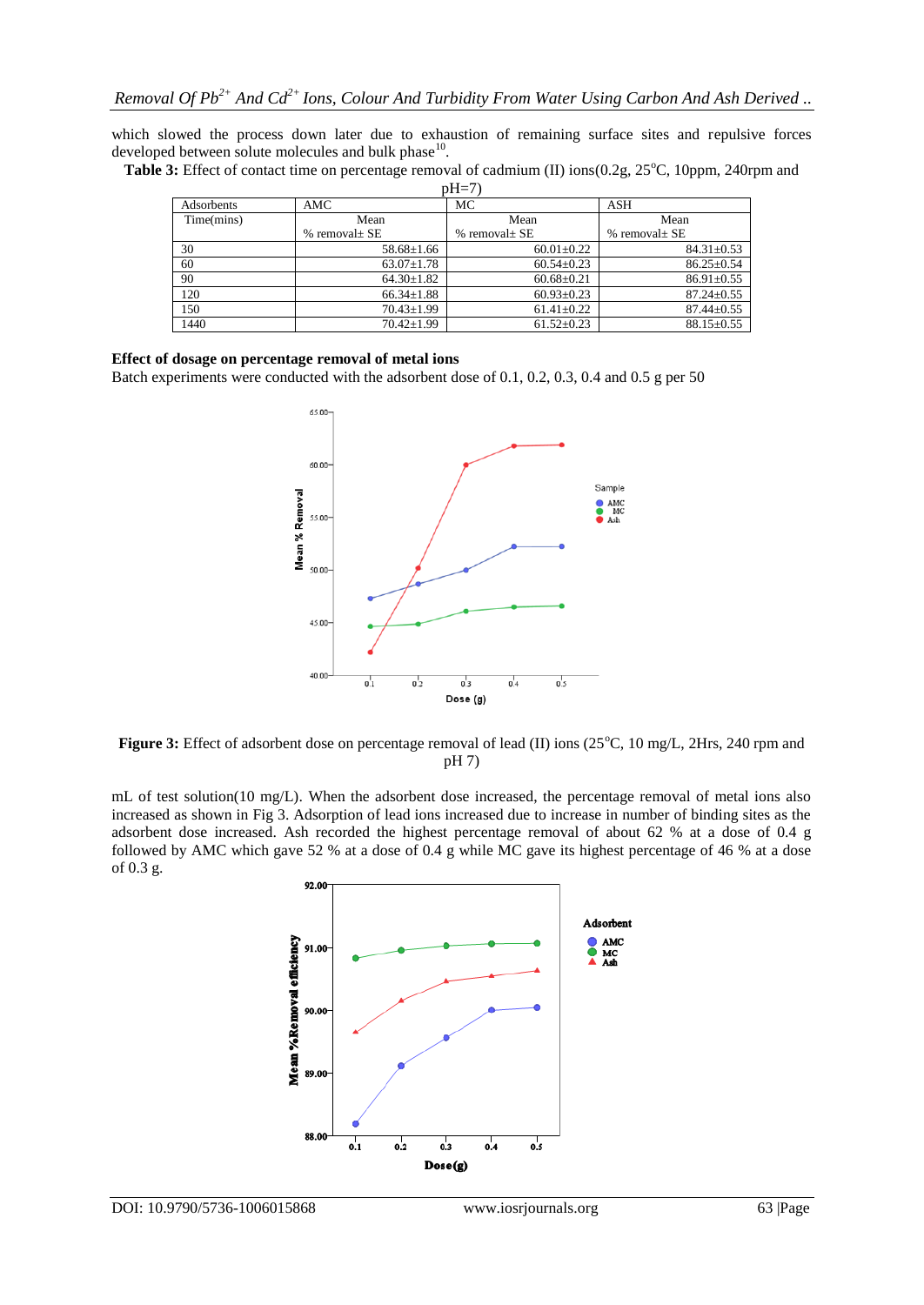# **Fig 4:** Effect of adsorbent dose on percentage removal of cadmium (II) ions(25<sup>o</sup>C, 10ppm, 2Hrs, 240rpm and

pH7)

Figure 4 shows variations in the percentage removal of cadmium (II) ions as the adsorbent doses were increased. The highest percentage removal by maize cob charcoal (MC) was 91 % at a dose of 0.3 g followed by ash which gave 90.5 % at a dose of 0.5 g while activated maize cob charcoal (AMC) gave 90 % at 0.4g. MC plateaued at 0.3 g and AMC at 0.4 g. Increase in percentage removal is due to increase in adsorbent surface area as well as the active sites available as the adsorbent is increased. No increase in percentage removal beyond 0.4g of adsorbent. This is associated to saturation of adsorption sites as reported by Mureithi *et al.*, 2012 using water hyacinth as the adsorbent $11$ .

## **Effect of shaking speed**

The effect of shaking speed on percentage removal of lead (II) ion was investigated for two adsorbents using 50mL of solution whose metal ion concentration was 10mg/l. The results in fig 5 show that as the shaking speed is increased the percentage removal of the metal ion also increased.



**Fig 5:** Effect of shaking speed on percentage removal of lead (II) ions (0.2g, 25<sup>o</sup>C, 10ppm, 2Hrs and pH=7)

The maximum percentage removal for AMC was 60 % at 120rpm and for MC was 81 % at 360rpm. For cadmium (II) ions, percentage removal increased with increase in shaking speed, for AMC the percentage removal increased from 51 to 80 % at 240rpm and for MC the percentage removal increased from 65 to 77 % at 240rpm as shown in figure 6. For both adsorbents the maximum percentage removal was attained at a shaking speed of 240 revolutions per minute.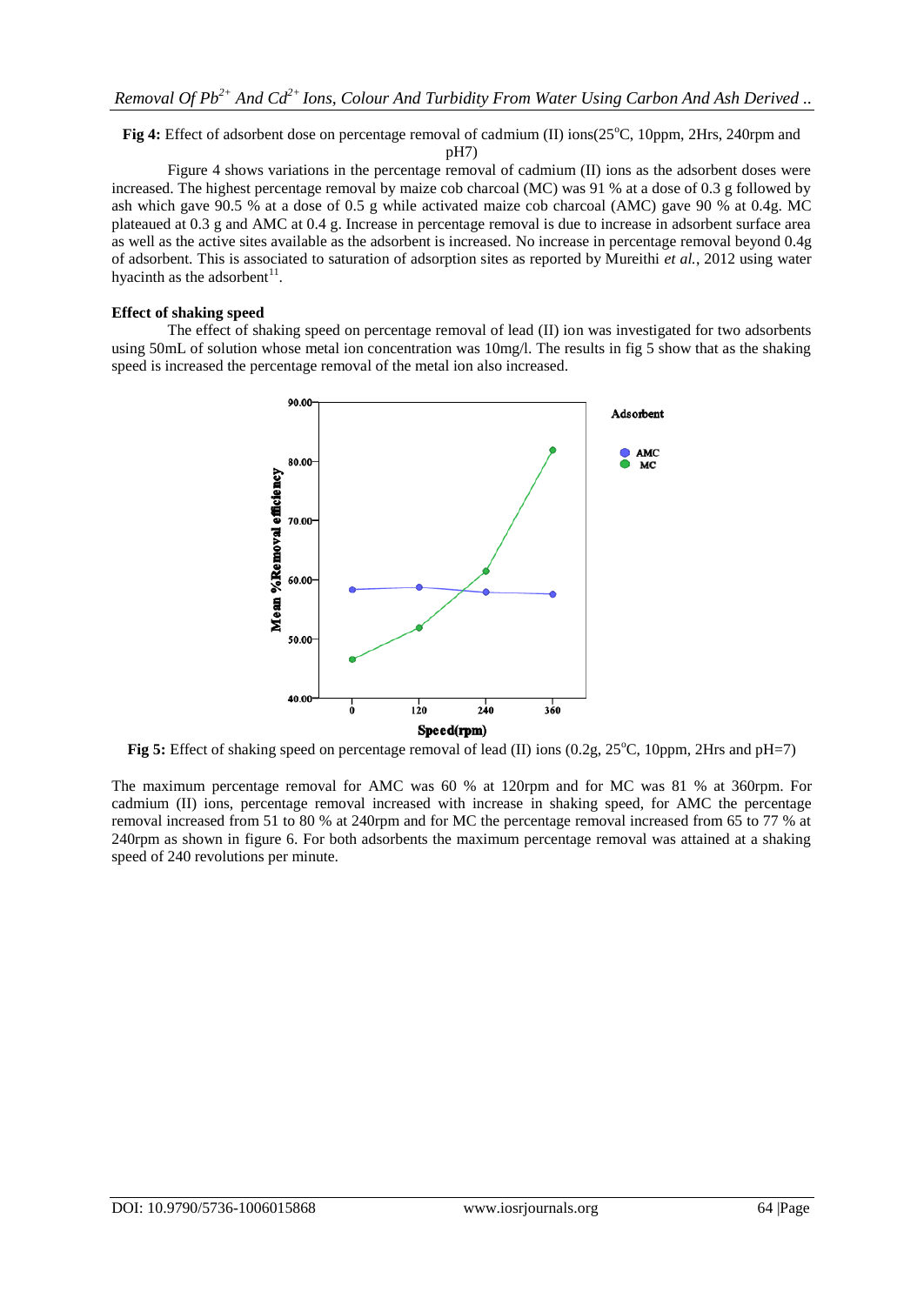

**Fig 6:** Effect of shaking speed on percentage removal of cadmium (II) ions (0.2g, 25°C, 10mg/l, 2Hrs and pH7) This is due to increased diffusion rate of metal ions from the bulk liquid to the liquid boundary layer surrounding sorbent particles as the agitation speed is increased<sup>12</sup>. Enhancement of turbulence also ensures good diffusion of ions towards the sorbent particles. Low *et al*. [1997] suggested that increasing the agitation rate increases the external film mass transfer coefficient hence the rate of uptake due to reduction of the film boundary layer surrounding the sorbent particles $^{13}$ .

# **Effect of temperature**

The effect of temperature on the percentage removal of lead (II) ions is shown in figure 7. From the figure it is clear that the percentage removal efficiency decreased with increase in temperature for both activated maize cob charcoal and Ash. The maximum percentage removal occurred at low temperatures.



**Fig 7:** effect of temperature on percentage removal of lead (II) ions(0.2g, 10ppm, 2Hrs 240rpm and pH7)

Ash recorded the highest percentage removal for lead (II) ions of 79 % at  $25^{\circ}$ C which decreased to 74 % at 100°C followed by activated maize cob charcoal (AMC) which showed a decrease from 53 % at 25°C to 49 % at  $100^{\circ}$ C while for maize cob charcoal ( MC) the percentage removal was almost constant at all temperatures. Increasing the temperature increases the kinetic energy of metal ions which overcomes the binding energy making the particles not to bind on the surface of the adsorbent.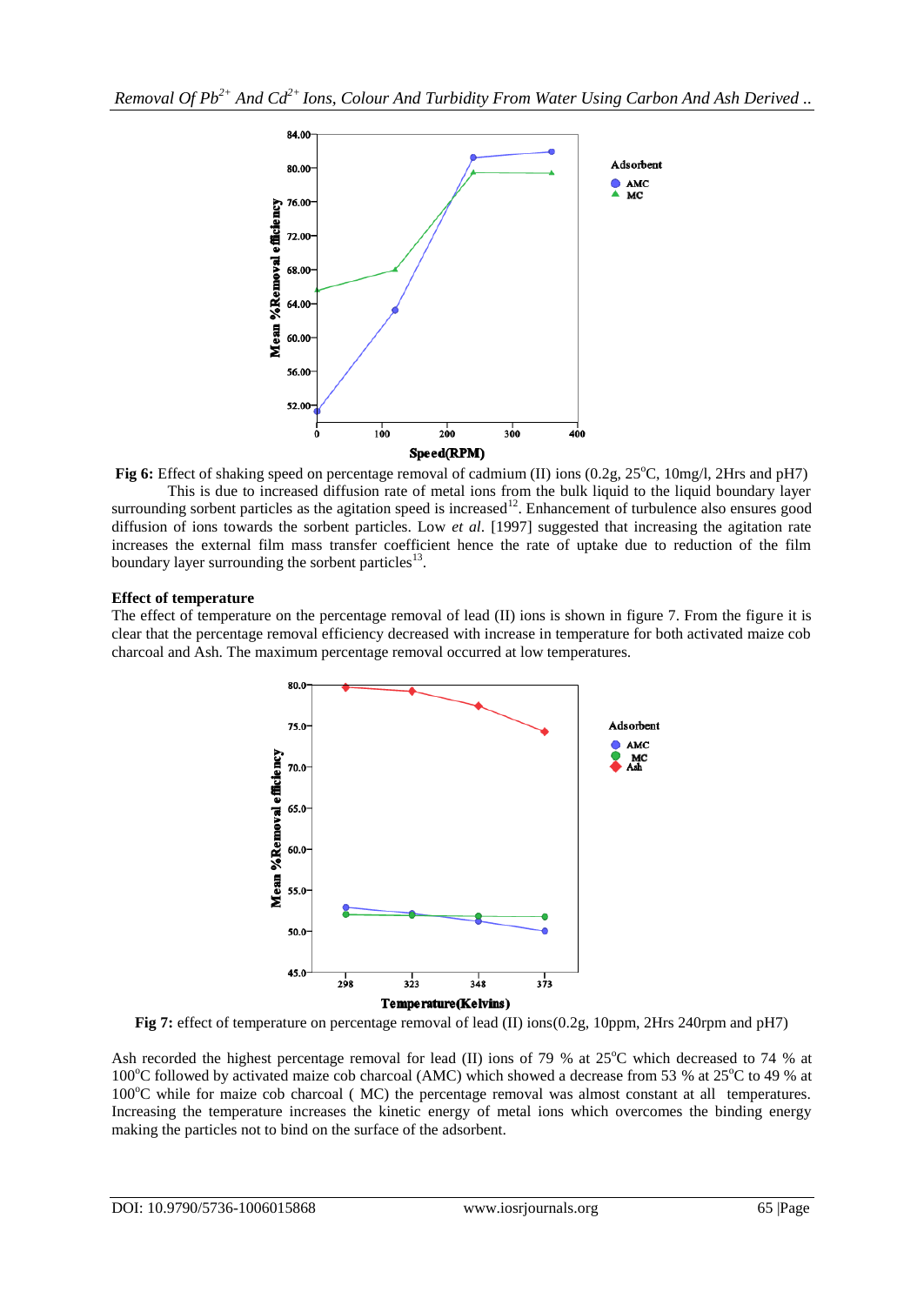

**Fig 8:** Effect of temperature on percentage removal of cadmium (II) ions (0.2g, 10ppm, 2Hrs, 240rpm and  $PH=7$ 

Same trend was observed for adsorption of cadmium (II) ions on ash and MC, the percentage removal decreased with increase in temperature with the highest percentage removal been recorded at low temperatures. Ash recorded the highest percentage removal of 90 % at  $25^{\circ}$ C which decreased to 87% at 100 $^{\circ}$ C, the percentage removal for AMC increased from 72 % at  $25^{\circ}$ C to 78 % at  $50^{\circ}$ C then decreased to 52 % at  $100^{\circ}$ C this suggest that maximum adsorption occurred at 323 k. For MC the percentage removal was almost constant for all temperatures. Adsorption of metal ions is an exothermic reaction hence it is favoured at low temperatures<sup>14</sup>. The trend can also be explained by the fact that, increasing the temperature increases the kinetic energy of metal ions which in turn overcomes the binding energy making the metal ions not to bind to the surface.

## **Removal of methylene blue**

Figure 9 shows the effect of concentration on percentage removal of methylene blue from water. The percentage removal increases with increase in concentration for ash and maize cob charcoal. For activated charcoal, percentage removal increased as the initial concentration was increased then followed by a slight decrease. Increased concentration led to increased binding sites hence high percentage removal. Among the three adsorbents, MC gave the highest percentage removal of methylene blue of 86 % from water at 25 mg/L. Similar results were previously reported by Alzaydien, 2009 who investigated adsorption of methylene blue from aqueous onto a low cost natural Joranian Tripoli<sup>15</sup>.



**Fig 9:** Effect of concentration on percentage removal of colour (0.2g, 25°C, 2Hrs, 240rpm and pH=7)

## **Removal of suspended particles**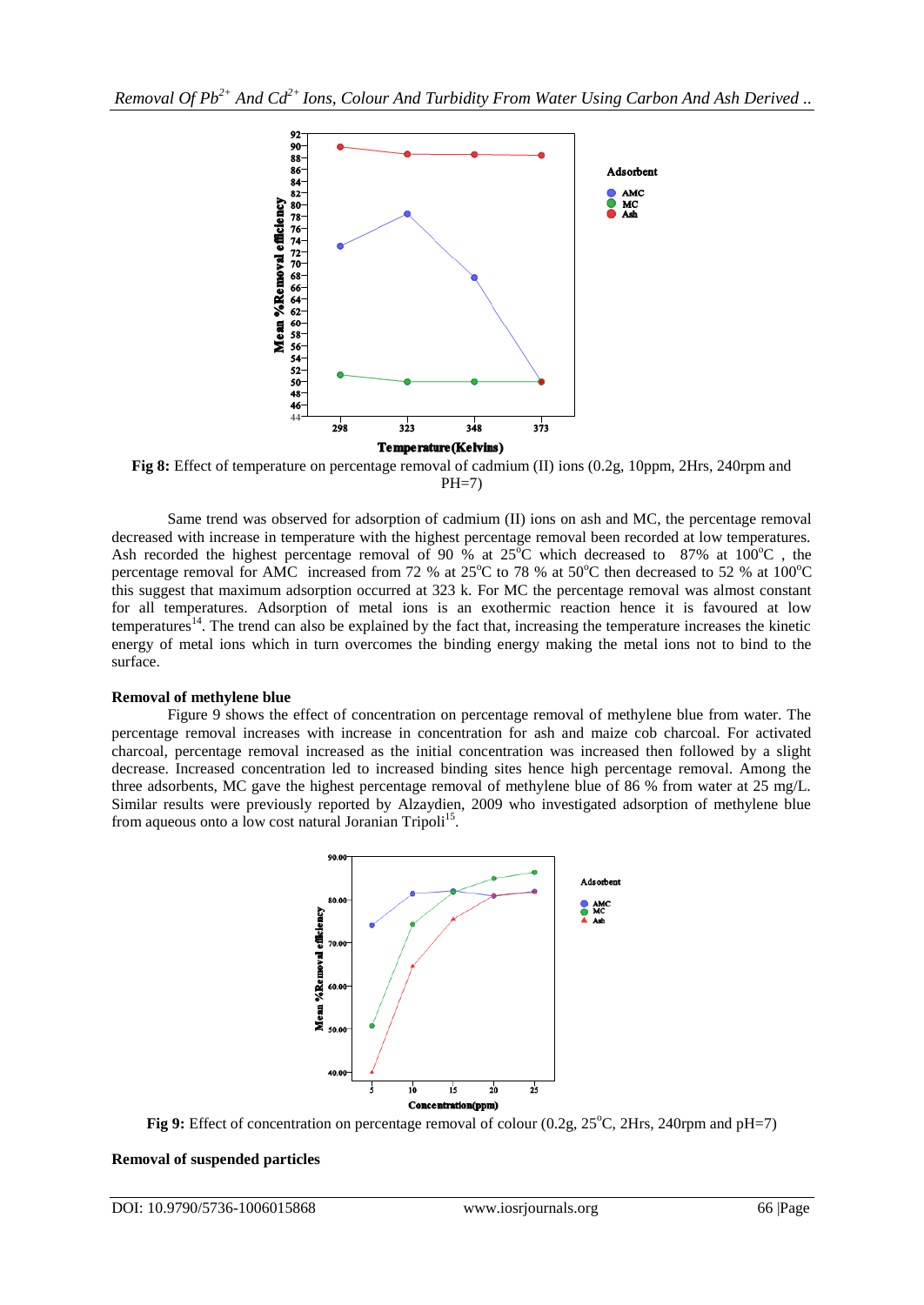Figure 10 shows the effect of adsorbent dose on removal of turbidity from water using ash. The graph shows that the percentage removal of turbidity from water increases with increase in adsorbent dose because as the adsorbent dose is increased more surface is available for adsorption. After a dosage of 0.2g the percentage removal was almost constant. The highest percentage removal was 60 % at dosage of 0.5g. AMC and MC were found to increase turbidity rather than reducing it.



**Fig 10:** Effect of adsorbent dose on turbidity removal using ash from maize cobs(25<sup>o</sup>C, 10ppm, 2Hrs, 240rpm and pH=7)

# **Adsorption isotherms for lead and cadmium (II) ions and methylene blue**

The data obtained for both lead (II) and cadmium (II) ions was fitted into linearized equations of Langmuir and Freundlich models. The thermodynamic constants obtained for maize cob charcoal, activated maize cob charcoal and ash are summarized in Table 3-5. The results obtained for lead using the three adsorbents were fitted in both Langmuir and Freundlich isotherm and the constants obtained for both models are shown in Table 3. As shown on activated maize cob charcoal and maize cob charcoal best fitted into the Langmuir model based on  $R^2$  values of 0.934 and 0.925 respectively. The adsorption capacities,  $q_{max}$ , of AMC and MC for lead were found to be 13.0and 2.91 mg/g respectively. Ash gave best fit in Freundlich isotherm with r<sup>2</sup>value of 0.953and adsorption capacity of 2.59 mg/L. Of the three adsorbents AMC had the highest adsorption capacity which could have been due to activation. Activation increases the binding sites of the adsorbent.

|                 | <b>Table 3:</b> Langmuir and Freundlich constants for removal of lead |       |       |                           |                   |                |  |  |  |
|-----------------|-----------------------------------------------------------------------|-------|-------|---------------------------|-------------------|----------------|--|--|--|
| <b>LANGMUIR</b> |                                                                       |       |       |                           | <b>FREUNDLICH</b> |                |  |  |  |
| <b>SAMPLE</b>   | $\mathbf{q}_{\max}$                                                   |       |       | $\mathbf{K}_{\mathbf{f}}$ | 1/n               | $\mathbf{R}^2$ |  |  |  |
| AMC             | 13.0                                                                  | 0.173 | 0.934 | 3.026                     | 0.313             | 0.540          |  |  |  |
| MC              | 2.91                                                                  | 2.804 | 0.925 | 6.89                      | 0.302             | 0.052          |  |  |  |
| ASH             | 256.4                                                                 | 8.49  | 0.001 | 2.59                      | 0.902             | 0.953          |  |  |  |

**Table 3:** Langmuir and Freundlich constants for removal of lead

Table 4 shows thermodynamic adsorption constants for Langmuir and Freundlich isotherms towards cadmium (II) ions in solution. All the three adsorbents gave best fit in Freundlich isotherms with  $r^2$ values of 0.988, 0,997 and 0,997 for AMC, MC and ASH respectively. MC gave the highest adsorption capacity towards  $Cd<sup>2+</sup>of 24.3$ mg/L compared to 16.06 mg/L for ASH and 15.61mg/L for AMC.

|  |  | Table 4: Langmuir and Freundlich constants for removal of cadmium |  |  |  |
|--|--|-------------------------------------------------------------------|--|--|--|
|  |  |                                                                   |  |  |  |

| <b>LANGMUIR</b> |       |       |       | <b>FREUNDLICH</b> |       |       |
|-----------------|-------|-------|-------|-------------------|-------|-------|
| <b>SAMPLE</b>   | ∨max  | b     |       | $K_{\rm f}$       | 1/n   |       |
| AMC             | 1.10  | 0.056 | 0.671 | 15.61             | 1.338 | 0.988 |
| MC              | 2.14  | 0.038 | 0.834 | 24.3              | 1.183 | 0.997 |
| ASH             | 0.807 | 0.053 | 0.247 | 16.06             | 1.159 | 0.997 |

Table 5 shows adsorption isotherm constants for colour removal using the three adsorbents. From the table, AMC gave best fit in Langmuir model with  $r^2=0.977$  compared to Freundlich which gave  $r^2=0.765$ . The